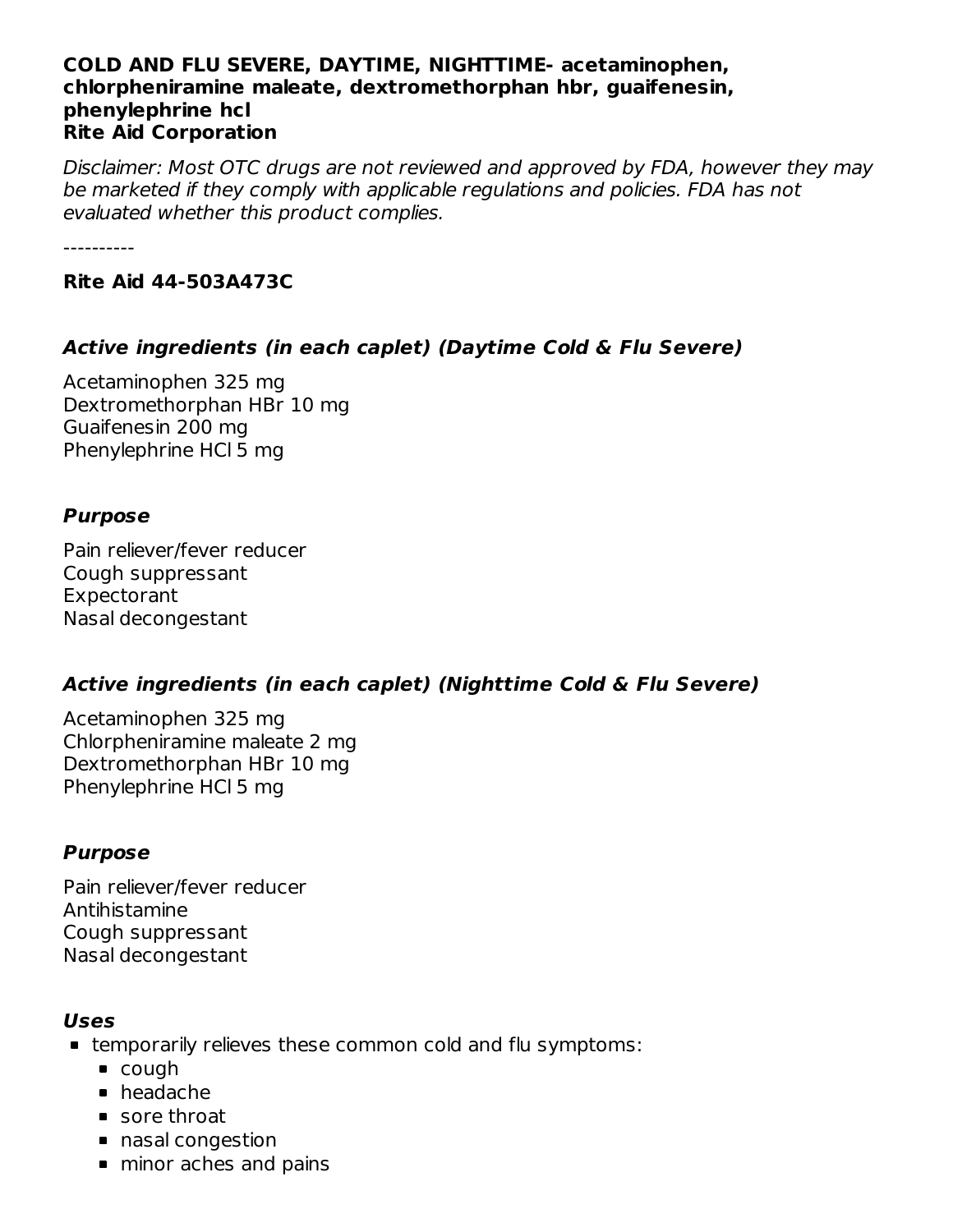- sinus congestion and pressure **(Nighttime only)**
- sneezing and runny nose **(Nighttime only)**
- helps loosen phlegm (mucus) and thin bronchial secretions to make coughs more productive **(Daytime only)**
- helps clear nasal passages **(Nighttime only)**
- **Example 1** relieves cough to help you sleep **(Nighttime only)**
- **Example 1** temporarily reduces fever

## **Warnings**

**Liver warning:** This product contains acetaminophen. Severe liver damage may occur if you take

- more than 4,000 mg of acetaminophen in 24 hours
- with other drugs containing acetaminophen
- 3 or more alcoholic drinks every day while using this product

**Allergy alert:** Acetaminophen may cause severe skin reactions. Symptoms may include:

- **skin reddening**
- **•** blisters
- $rac{1}{2}$ rash

If a skin reaction occurs, stop use and seek medical help right away.

**Sore throat warning:** If sore throat is severe, persists for more than 2 days, is accompanied or followed by fever, headache, rash, nausea, or vomiting, consult a doctor promptly.

## **Do not use**

- with any other drug containing acetaminophen (prescription or nonprescription). If you are not sure whether a drug contains acetaminophen, ask a doctor or pharmacist.
- if you are now taking a prescription monoamine oxidase inhibitor (MAOI) (certain drugs for depression, psychiatric or emotional conditions, or Parkinson's disease), or for 2 weeks after stopping the MAOI drug. If you do not know if your prescription drug contains an MAOI, ask a doctor or pharmacist before taking this product.
- if you have ever had an allergic reaction to this product or any of its ingredients

# **Ask a doctor before use if you have**

- high blood pressure
- liver disease
- diabetes
- **thyroid disease**
- **heart disease**
- glaucoma **(Nighttime only)**
- cough that occurs with too much phlegm (mucus)
- difficulty in urination due to enlargement of the prostate gland
- persistent or chronic cough such as occurs with smoking, asthma, chronic bronchitis, or emphysema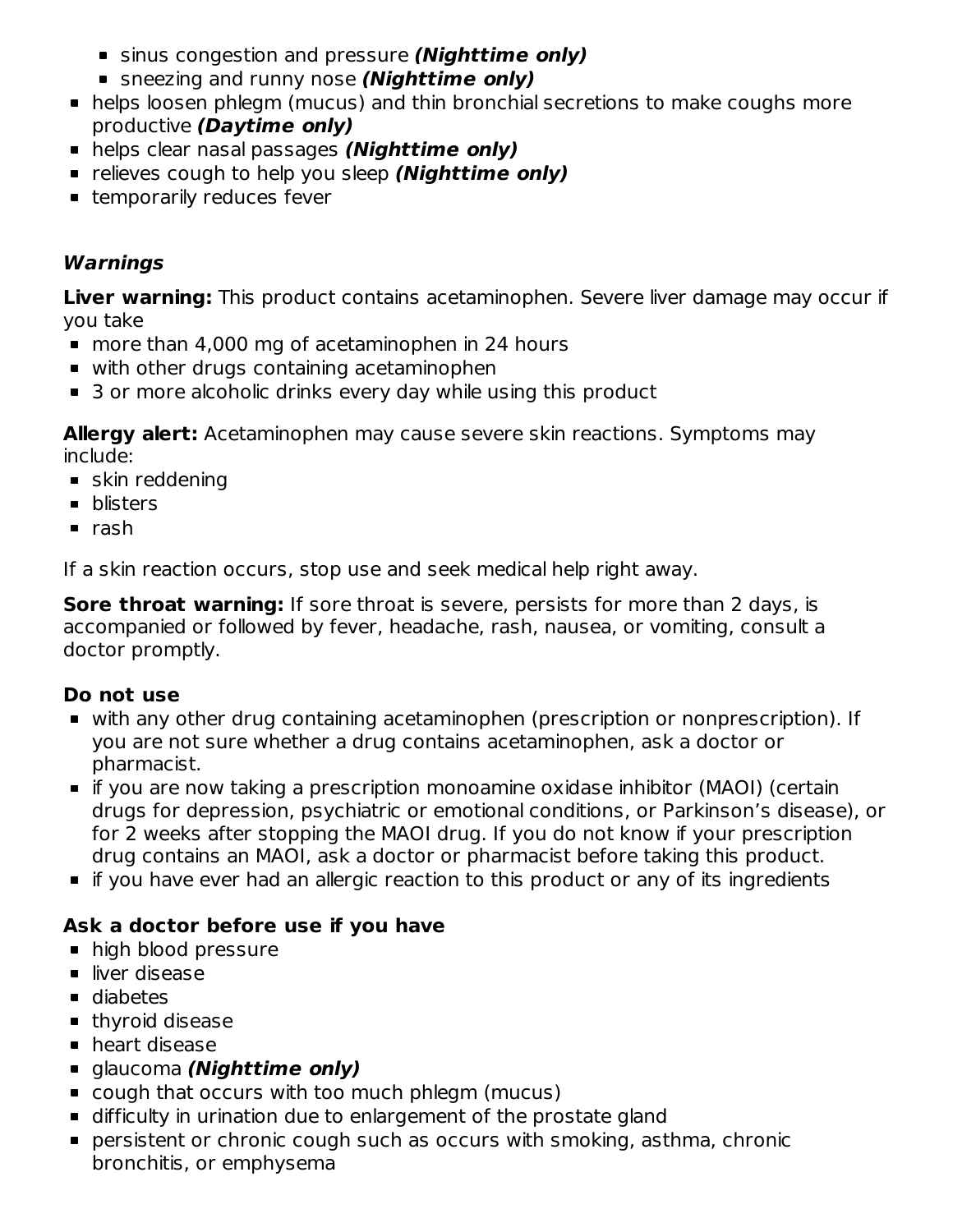a breathing problem such as emphysema or chronic bronchitis **(Nighttime only)**

## **Ask a doctor or pharmacist before use if you are**

- **taking the blood thinning drug warfarin**
- taking sedatives or tranquilizers **(Nighttime only)**

## **When using this product**

- **do not exceed recommended dosage**
- excitability may occur, especially in children **(Nighttime only)**
- marked drowsiness may occur **(Nighttime only)**
- avoid alcoholic beverages **(Nighttime only)**
- use caution when driving a motor vehicle or operating machinery **(Nighttime only)**
- alcohol, sedatives, and tranquilizers may increase drowsiness **(Nighttime only)**

## **Stop use and ask a doctor if**

- nervousness, dizziness, or sleeplessness occur
- pain, nasal congestion, or cough gets worse or lasts more than 7 days
- new symptoms occur
- **•** fever gets worse or lasts more than 3 days
- **•** redness or swelling is present
- cough comes back or occurs with rash or headache that lasts. These could be signs of a serious condition.

## **If pregnant or breast-feeding,**

ask a health professional before use.

## **Keep out of reach of children.**

In case of accidental overdose, get medical help or contact a Poison Control Center right away. Prompt medical attention is critical for adults as well as for children even if you do not notice any signs or symptoms.

## **Read each section carefully. Do not take DAYTIME and NIGHTTIME products at the same time.**

## **Directions**

- **do not take more than directed**
- adults and children 12 years and over
	- $\blacksquare$  take 2 caplets every 4 hours
	- swallow whole do not crush, chew, or dissolve
	- o do not take more than 10 caplets in 24 hours
- children under 12 years: ask a doctor

## **Other information**

- **TAMPER EVIDENT: DO NOT USE IF OUTER PACKAGE IS OPENED OR BLISTER IS TORN OR BROKEN**
- store at 25°C (77°F); excursions permitted between 15°-30°C (59°-86°F)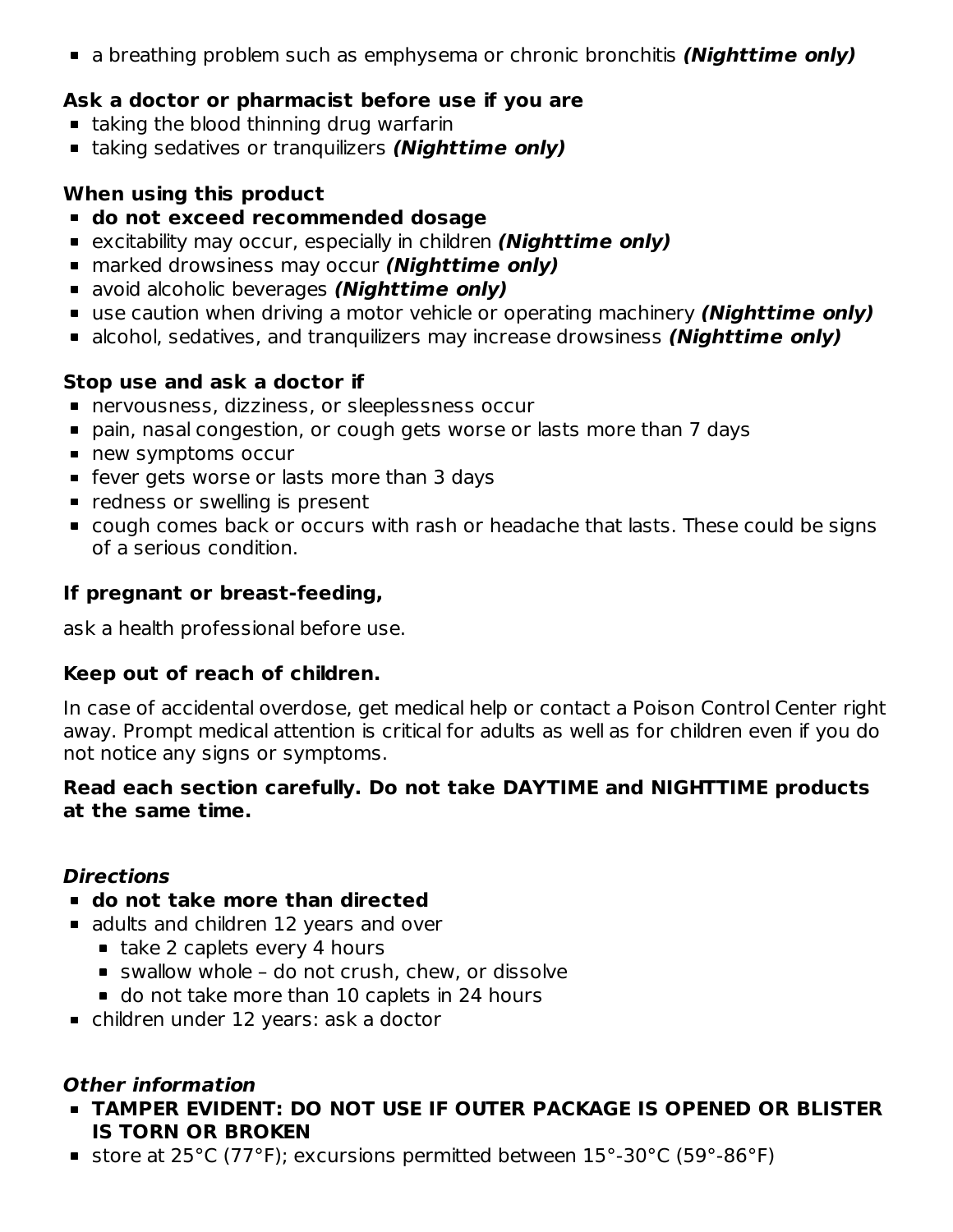■ see end flap for expiration date and lot number

#### **Inactive ingredients (Daytime only)**

corn starch, crospovidone, D&C yellow #10 aluminum lake, flavor, magnesium stearate, maltodextrin, microcrystalline cellulose, polyethylene glycol, polyvinyl alcohol, povidone, silicon dioxide, sodium starch glycolate, stearic acid, sucralose, talc, titanium dioxide

#### **Inactive ingredients (Nighttime only)**

corn starch, crospovidone, FD&C blue #1 aluminum lake, FD&C blue #2 aluminum lake, flavor, magnesium stearate, microcrystalline cellulose, polyethylene glycol, polyvinyl alcohol, povidone, silicon dioxide, sodium starch glycolate, stearic acid, sucralose, talc, titanium dioxide

#### **Questions or comments?**

**1-800-426-9391**

#### **Principal display panel**

NDC 11822-5034-8

Compare to the active ingredients in **Tylenol® COLD + FLU SEVERE Day & Tylenol® COLD + FLU SEVERE Night\***

#### **COLD & FLU SEVERE**

| <b>DAYTIME</b>                         | <b>NIGHTTIME</b>                   |
|----------------------------------------|------------------------------------|
| <b>ACETAMINOPHEN</b>                   | <b>ACE TAMINOPHEN</b>              |
| DEXTROMETHORPHAN HBr                   | <b>CHLORPHENIRAMINE MALEATE</b>    |
| <b>GUAIFENESIN</b>                     | <b>DEXTROMETHORPHAN HBr</b>        |
| PHENYLEPHRINE HCI                      | <b>PHENYLEPHRINE HCI</b>           |
| PAIN RELIEVER/FEVER REDUCER            | <b>PAIN RELIEVER/FEVER REDUCER</b> |
| <b>COUGH SUPPRESSANT • EXPECTORANT</b> | ANTIHISTAMINE . COUGH SUPPRESSANT  |
| <b>NASAL DECONGESTANT</b>              | <b>NASAL DECONGESTANT</b>          |
| Fever, Headache, Sore Throat,          | Fever, Headache, Sore Throat,      |
| Nasal Congestion, Cough,               | Runny Nose, Cough,                 |
| Mucus, Chest Congestion                | Nasal Congestion                   |
| <b>ACTUAL SIZE</b>                     | <b>ACTUAL SIZE</b>                 |

PSEUDOEPHEDRINE FREE

**16 DAYTIME CAPLETS** 

**8 NIGHTTIME**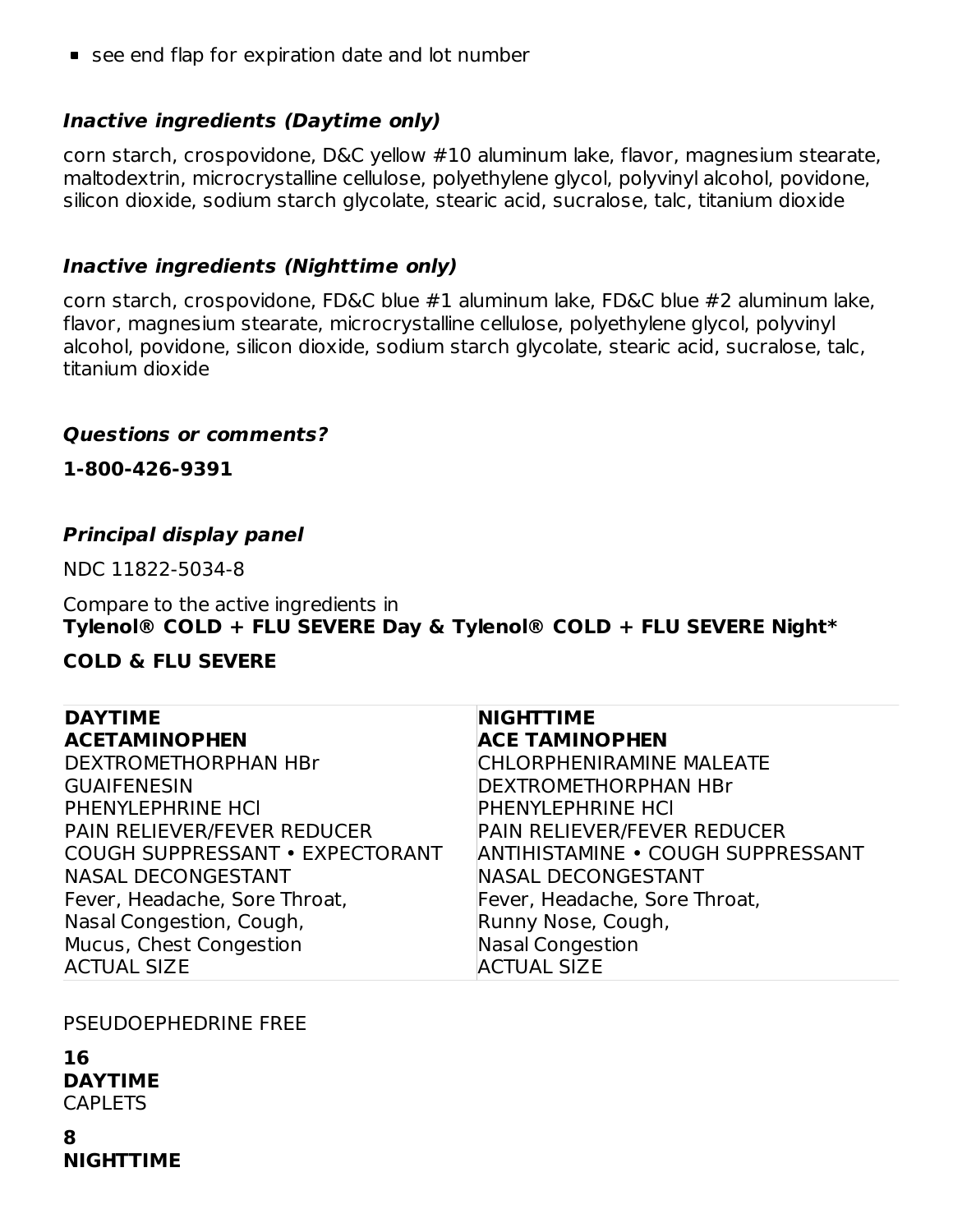#### **TAMPER EVIDENT: DO NOT USE IF PACKAGE IS OPENED OR IF BLISTER UNIT IS TORN, BROKEN OR SHOWS ANY SIGNS OF TAMPERING**

\*This product is not manufactured or distributed by Johnson & Johnson Corporation, owner of the registered trademark Tylenol® COLD + FLU SEVERE Day & Tylenol® COLD + FLU SEVERE Night.

#### **SATISFACTION GUARANTEE**

If you're not satisfied, we'll happily refund your money.

## **DISTRIBUTED BY:**

RITE AID, 30 HUNTER LANE, CAMP HILL, PA 17011

# **www.riteaid.com**

50844 ORG071850347308

## **PARENTS:**

Learn about teen medicine abuse www.StopMedicineAbuse.org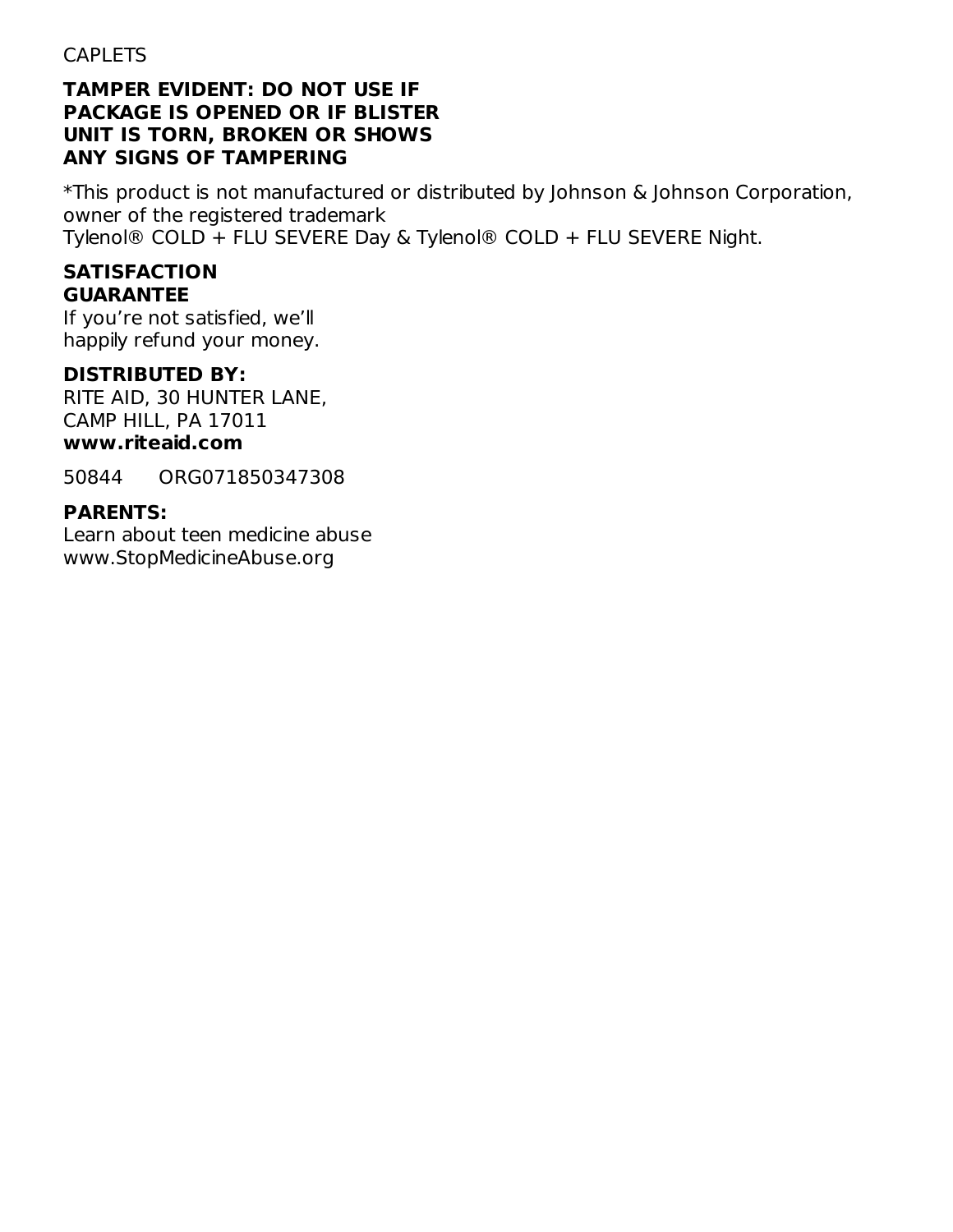

**Rite Aid 44-503A473C**

# **COLD AND FLU SEVERE, DAYTIME, NIGHTTIME**

acetaminophen, chlorpheniramine maleate, dextromethorphan hbr, guaifenesin, phenylephrine hcl kit

|                          | <b>Product Information</b>                                                  |                            |                         |                               |                                       |                                     |  |
|--------------------------|-----------------------------------------------------------------------------|----------------------------|-------------------------|-------------------------------|---------------------------------------|-------------------------------------|--|
|                          | <b>Product Type</b>                                                         |                            | <b>HUMAN OTC DRUG</b>   | <b>Item Code (Source)</b>     |                                       | NDC:11822-5034                      |  |
|                          |                                                                             |                            |                         |                               |                                       |                                     |  |
| <b>Packaging</b>         |                                                                             |                            |                         |                               |                                       |                                     |  |
| #                        | <b>Item Code</b>                                                            | <b>Package Description</b> |                         |                               | <b>Marketing Start</b><br><b>Date</b> | <b>Marketing End</b><br><b>Date</b> |  |
| 1                        | 1 in 1 CARTON; Type 0: Not a Combination<br>NDC:11822-<br>Product<br>5034-8 |                            |                         | 06/30/2021                    |                                       |                                     |  |
|                          |                                                                             |                            |                         |                               |                                       |                                     |  |
| <b>Quantity of Parts</b> |                                                                             |                            |                         |                               |                                       |                                     |  |
| Part #                   |                                                                             |                            | <b>Package Quantity</b> | <b>Total Product Quantity</b> |                                       |                                     |  |
| Part 1                   | <b>2 BLISTER PACK</b>                                                       |                            |                         | 16                            |                                       |                                     |  |
|                          | <b>Part 2</b> 1 BLISTER PACK                                                |                            |                         | 8                             |                                       |                                     |  |
|                          |                                                                             |                            |                         |                               |                                       |                                     |  |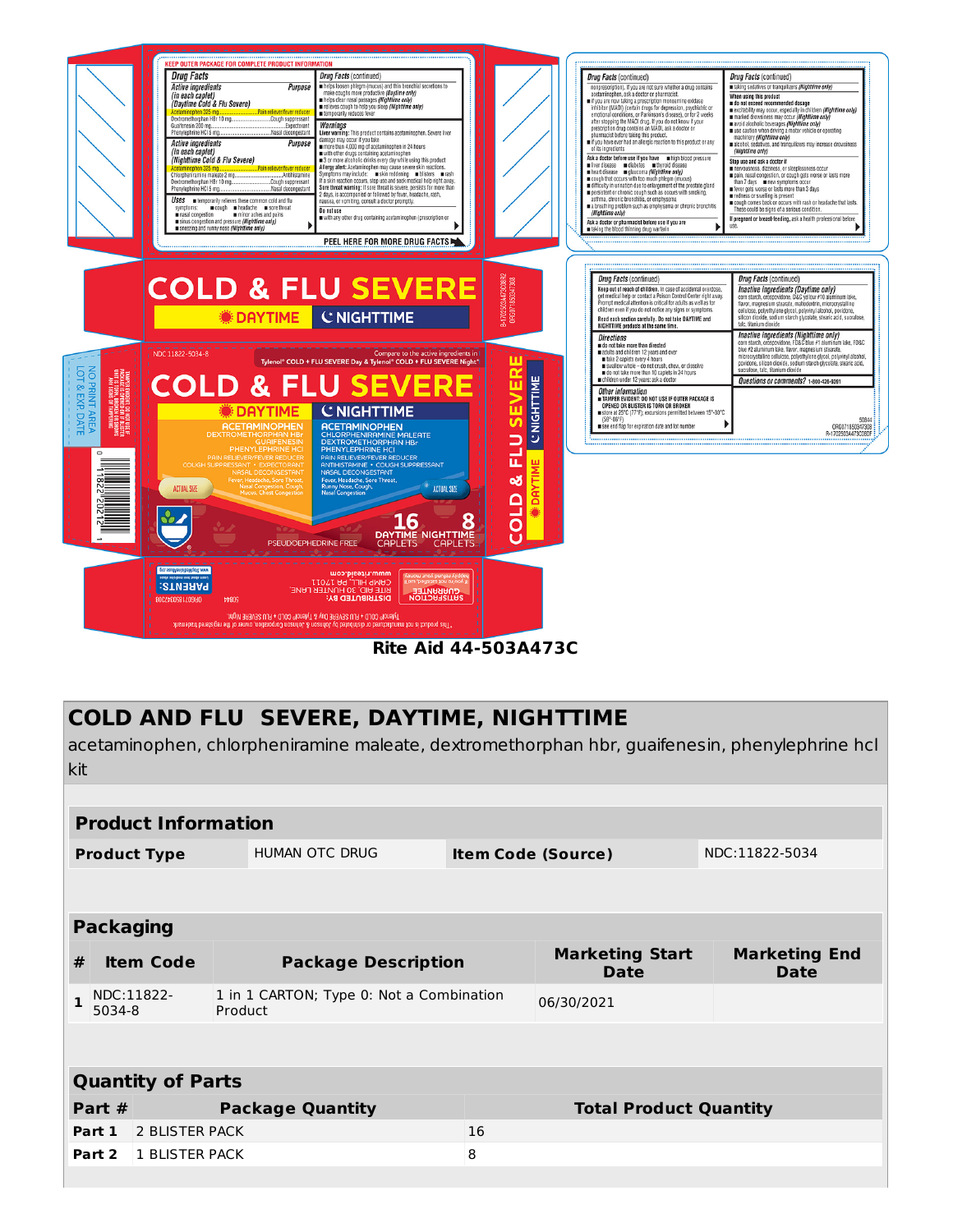# **Part 1 of 2**

## **COLD AND FLU SEVERE DAYTIME**

acetaminophen, dextromethorphan hbr, guaifenesin phenylephrine hcl tablet, film coated

| <b>Product Information</b>                                                                       |                                                                     |                                         |                  |
|--------------------------------------------------------------------------------------------------|---------------------------------------------------------------------|-----------------------------------------|------------------|
| <b>Item Code (Source)</b>                                                                        | NDC:11822-5347                                                      |                                         |                  |
| <b>Route of Administration</b>                                                                   | ORAL                                                                |                                         |                  |
|                                                                                                  |                                                                     |                                         |                  |
| <b>Active Ingredient/Active Moiety</b>                                                           |                                                                     |                                         |                  |
|                                                                                                  | <b>Ingredient Name</b>                                              | <b>Basis of Strength</b>                | <b>Strength</b>  |
|                                                                                                  | ACETAMINOPHEN (UNII: 36209ITL9D) (ACETAMINOPHEN - UNII: 36209ITL9D) | <b>ACETAMINOPHEN</b>                    | 325 mg           |
| <b>DEXTROMETHORPHAN HYDROBROMIDE (UNII: 9D2RTI9KYH)</b><br>(DEXTROMETHORPHAN - UNII: 7355X3ROTS) |                                                                     | DEXTROMETHORPHAN<br><b>HYDROBROMIDE</b> | 10 <sub>mg</sub> |
| GUAIFENESIN (UNII: 495W7451VQ) (GUAIFENESIN - UNII:495W7451VQ)                                   |                                                                     | <b>GUAIFENESIN</b>                      | 200 mg           |
| UNII: 1WS 297 W6MV)                                                                              | PHENYLEPHRINE HYDROCHLORIDE (UNII: 04 A59TNS)) (PHENYLEPHRINE -     | PHENYLEPHRINE<br><b>HYDROCHLORIDE</b>   | 5 <sub>mg</sub>  |
|                                                                                                  |                                                                     |                                         |                  |
| <b>Inactive Ingredients</b>                                                                      |                                                                     |                                         |                  |
|                                                                                                  | <b>Ingredient Name</b>                                              |                                         | <b>Strength</b>  |
| <b>STARCH, CORN (UNII: O8232NY3SJ)</b>                                                           |                                                                     |                                         |                  |
| CROSPOVIDONE (UNII: 2S7830E561)                                                                  |                                                                     |                                         |                  |
| D&C YELLOW NO. 10 ALUMINUM LAKE (UNII: CQ3XH3DET6)                                               |                                                                     |                                         |                  |
| MAGNESIUM STEARATE (UNII: 70097M6I30)                                                            |                                                                     |                                         |                  |
| <b>MALTODEXTRIN (UNII: 7CVR7L4A2D)</b>                                                           |                                                                     |                                         |                  |
| MICROCRYSTALLINE CELLULOSE (UNII: OP1R32D61U)                                                    |                                                                     |                                         |                  |
| POLYETHYLENE GLYCOL, UNSPECIFIED (UNII: 3WQ0SDWLA)                                               |                                                                     |                                         |                  |
| POLYVINYL ALCOHOL, UNSPECIFIED (UNII: 532B59J990)                                                |                                                                     |                                         |                  |
| POVIDONE, UNSPECIFIED (UNII: FZ989GH94E)                                                         |                                                                     |                                         |                  |
| <b>SILICON DIOXIDE (UNII: ETJ7Z6XBU4)</b>                                                        |                                                                     |                                         |                  |
| SODIUM STARCH GLYCOLATE TYPE A POTATO (UNII: 5856 3G2A2)                                         |                                                                     |                                         |                  |
| <b>STEARIC ACID (UNII: 4ELV7Z65AP)</b>                                                           |                                                                     |                                         |                  |
| <b>SUCRALOSE (UNII: 96K6UQ3ZD4)</b>                                                              |                                                                     |                                         |                  |
| TALC (UNII: 7SEV7J4R1U)                                                                          |                                                                     |                                         |                  |
| TITANIUM DIOXIDE (UNII: 15FIX9V2JP)                                                              |                                                                     |                                         |                  |
|                                                                                                  |                                                                     |                                         |                  |
| <b>Product Characteristics</b>                                                                   |                                                                     |                                         |                  |

| Color           | vellow         | <b>Score</b>        | no score         |
|-----------------|----------------|---------------------|------------------|
| <b>Shape</b>    | OVAL           | <b>Size</b>         | 19 <sub>mm</sub> |
| <b>Flavor</b>   | <b>MENTHOL</b> | <b>Imprint Code</b> | 44;503           |
| <b>Contains</b> |                |                     |                  |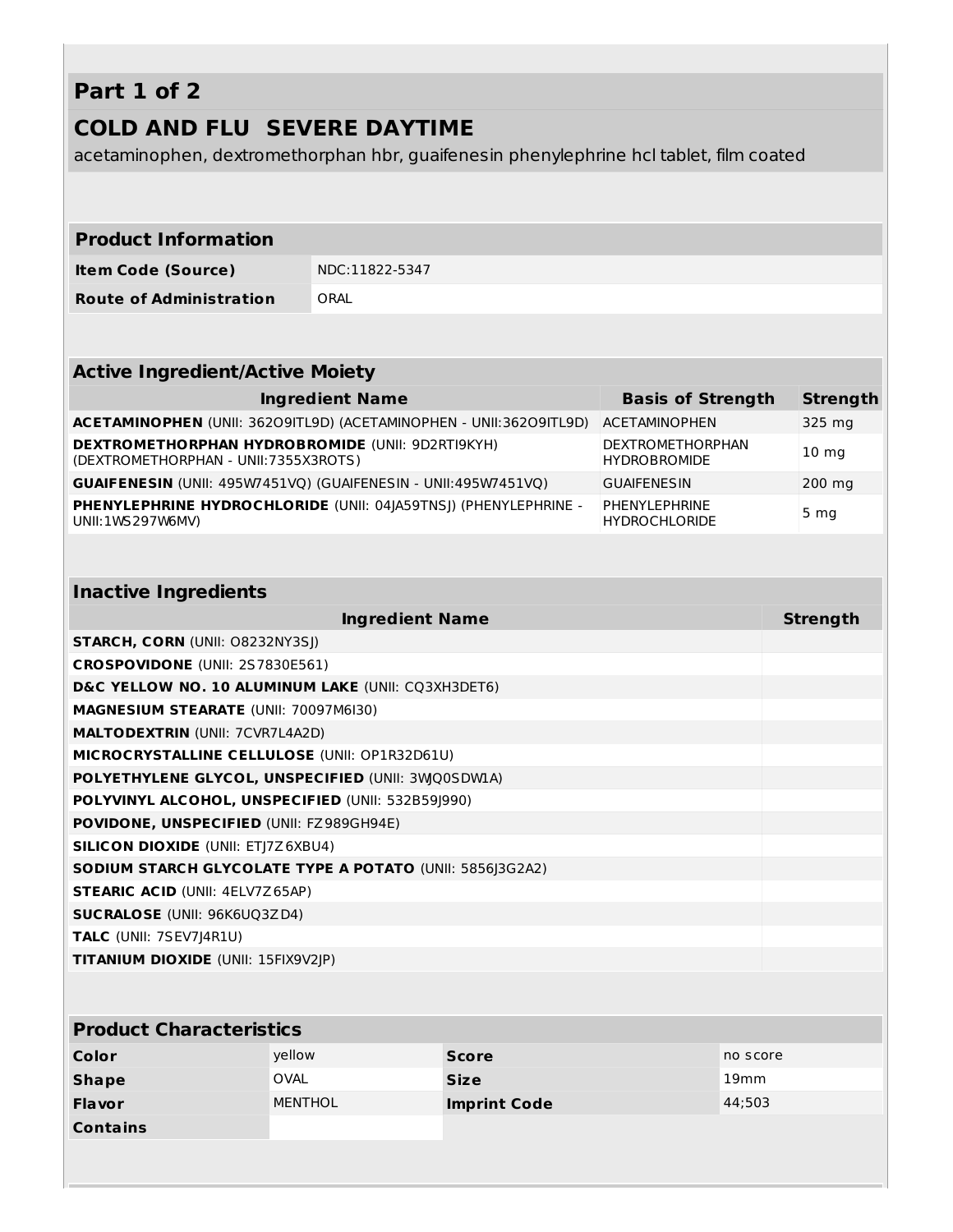|                                                                                     | <b>Packaging</b>                             |                                                           |                                                                                               |            |                                                |  |                                     |  |
|-------------------------------------------------------------------------------------|----------------------------------------------|-----------------------------------------------------------|-----------------------------------------------------------------------------------------------|------------|------------------------------------------------|--|-------------------------------------|--|
| #                                                                                   | <b>Item Code</b>                             | <b>Package Description</b>                                |                                                                                               |            | <b>Marketing Start</b><br><b>Date</b>          |  | <b>Marketing End</b><br><b>Date</b> |  |
| $\mathbf{1}$                                                                        | NDC:11822-<br>5347-9                         | 8 in 1 BLISTER PACK; Type 0: Not a Combination<br>Product |                                                                                               |            |                                                |  |                                     |  |
|                                                                                     |                                              |                                                           |                                                                                               |            |                                                |  |                                     |  |
|                                                                                     |                                              |                                                           |                                                                                               |            |                                                |  |                                     |  |
|                                                                                     | <b>Marketing Information</b>                 |                                                           |                                                                                               |            |                                                |  |                                     |  |
|                                                                                     | <b>Marketing</b><br><b>Category</b>          |                                                           | <b>Application Number or Monograph</b><br><b>Citation</b>                                     |            | <b>Marketing Start</b><br>Date                 |  | <b>Marketing End</b><br>Date        |  |
|                                                                                     | OTC monograph final                          | part341                                                   |                                                                                               | 06/30/2021 |                                                |  |                                     |  |
|                                                                                     |                                              |                                                           |                                                                                               |            |                                                |  |                                     |  |
|                                                                                     | Part 2 of 2                                  |                                                           |                                                                                               |            |                                                |  |                                     |  |
|                                                                                     |                                              |                                                           | <b>COLD AND FLU SEVERE NIGHTTIME</b>                                                          |            |                                                |  |                                     |  |
|                                                                                     |                                              |                                                           | acetaminophen, chlorpheniramine maleate, dextromethorphan hbr, phenylephrine hcl tablet, film |            |                                                |  |                                     |  |
|                                                                                     | coated                                       |                                                           |                                                                                               |            |                                                |  |                                     |  |
|                                                                                     |                                              |                                                           |                                                                                               |            |                                                |  |                                     |  |
|                                                                                     |                                              |                                                           |                                                                                               |            |                                                |  |                                     |  |
|                                                                                     | <b>Product Information</b>                   |                                                           |                                                                                               |            |                                                |  |                                     |  |
|                                                                                     | <b>Item Code (Source)</b>                    |                                                           | NDC:11822-4753                                                                                |            |                                                |  |                                     |  |
|                                                                                     | <b>Route of Administration</b>               |                                                           | ORAL                                                                                          |            |                                                |  |                                     |  |
|                                                                                     |                                              |                                                           |                                                                                               |            |                                                |  |                                     |  |
|                                                                                     |                                              |                                                           |                                                                                               |            |                                                |  |                                     |  |
|                                                                                     | <b>Active Ingredient/Active Moiety</b>       |                                                           |                                                                                               |            |                                                |  |                                     |  |
|                                                                                     |                                              |                                                           | <b>Ingredient Name</b>                                                                        |            | <b>Basis of Strength</b>                       |  | <b>Strength</b>                     |  |
|                                                                                     |                                              |                                                           | ACETAMINOPHEN (UNII: 36209ITL9D) (ACETAMINOPHEN - UNII:36209ITL9D)                            |            | <b>ACETAMINOPHEN</b>                           |  | 325 mg                              |  |
| CHLORPHENIRAMINE MALEATE (UNII: V1Q0090J9Z) (CHLORPHENIRAMINE -<br>UNII:3U6IO1965U) |                                              |                                                           | <b>CHLORPHENIRAMINE</b><br>MALEATE                                                            |            | 2 mg                                           |  |                                     |  |
|                                                                                     | (DEXTROMETHORPHAN - UNII:7355X3ROTS)         |                                                           | <b>DEXTROMETHORPHAN HYDROBROMIDE (UNII: 9D2RTI9KYH)</b>                                       |            | <b>DEXTROMETHORPHAN</b><br><b>HYDROBROMIDE</b> |  | 10 <sub>mg</sub>                    |  |
|                                                                                     | UNII: 1WS 297W6MV)                           |                                                           | PHENYLEPHRINE HYDROCHLORIDE (UNII: 04JA59TNSJ) (PHENYLEPHRINE -                               |            | PHENYLEPHRINE<br><b>HYDROCHLORIDE</b>          |  | 5 <sub>mg</sub>                     |  |
|                                                                                     |                                              |                                                           |                                                                                               |            |                                                |  |                                     |  |
|                                                                                     | <b>Inactive Ingredients</b>                  |                                                           |                                                                                               |            |                                                |  |                                     |  |
|                                                                                     |                                              |                                                           | <b>Ingredient Name</b>                                                                        |            |                                                |  | <b>Strength</b>                     |  |
|                                                                                     | <b>STARCH, CORN (UNII: O8232NY3SJ)</b>       |                                                           |                                                                                               |            |                                                |  |                                     |  |
|                                                                                     | CROSPOVIDONE (UNII: 2S7830E561)              |                                                           |                                                                                               |            |                                                |  |                                     |  |
| FD&C BLUE NO. 1 ALUMINUM LAKE (UNII: J9EQA3S2JM)                                    |                                              |                                                           |                                                                                               |            |                                                |  |                                     |  |
| FD&C BLUE NO. 2--ALUMINUM LAKE (UNII: 4AQJ3LG584)                                   |                                              |                                                           |                                                                                               |            |                                                |  |                                     |  |
|                                                                                     | <b>MAGNESIUM STEARATE (UNII: 70097M6I30)</b> |                                                           |                                                                                               |            |                                                |  |                                     |  |
| MICROCRYSTALLINE CELLULOSE (UNII: OP1R32D61U)                                       |                                              |                                                           |                                                                                               |            |                                                |  |                                     |  |
| POLYETHYLENE GLYCOL, UNSPECIFIED (UNII: 3WQ0SDWLA)                                  |                                              |                                                           |                                                                                               |            |                                                |  |                                     |  |
| POLYVINYL ALCOHOL, UNSPECIFIED (UNII: 532B59J990)                                   |                                              |                                                           |                                                                                               |            |                                                |  |                                     |  |
| POVIDONE, UNSPECIFIED (UNII: FZ989GH94E)                                            |                                              |                                                           |                                                                                               |            |                                                |  |                                     |  |
| <b>SILICON DIOXIDE (UNII: ETJ7Z6XBU4)</b>                                           |                                              |                                                           |                                                                                               |            |                                                |  |                                     |  |